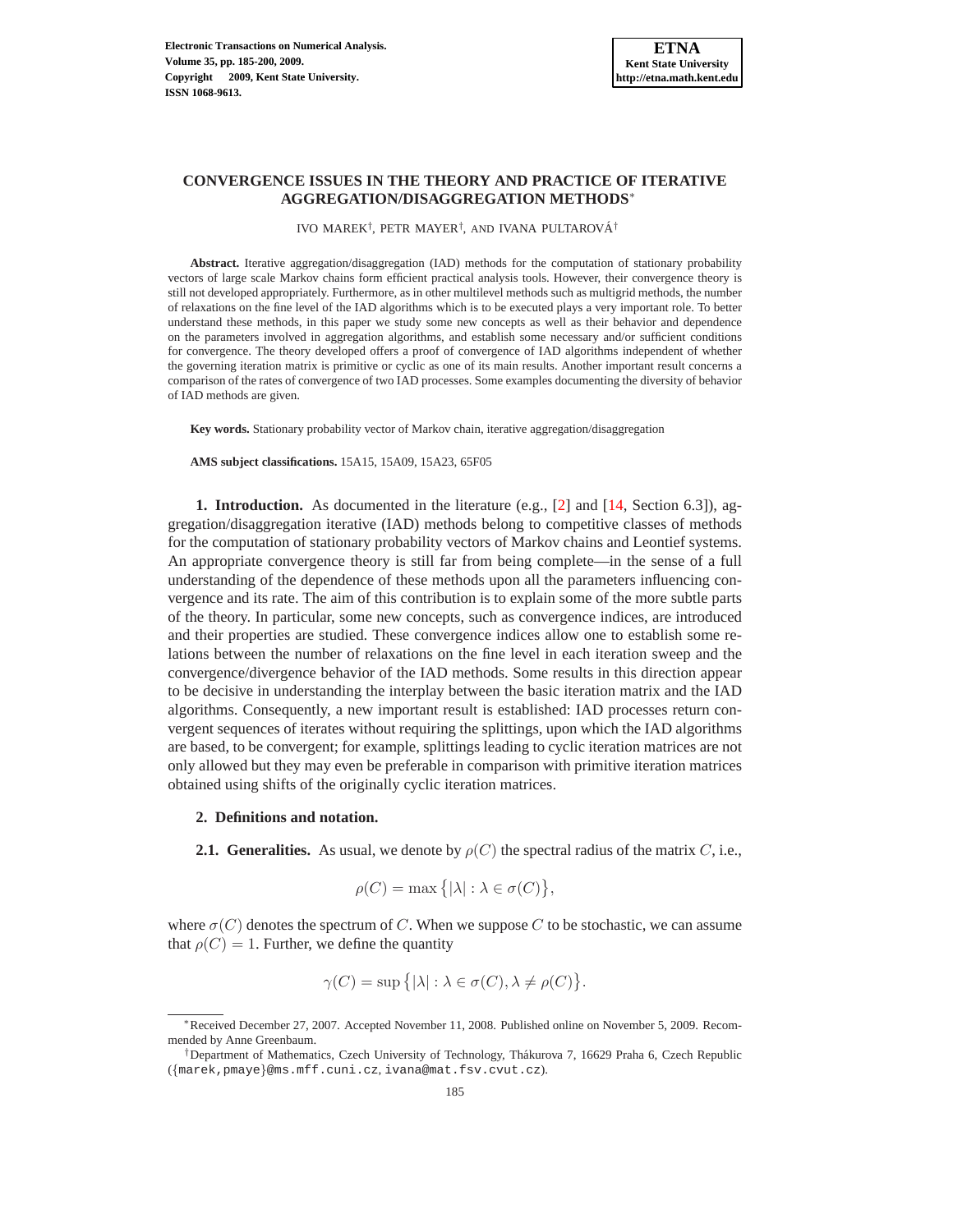We are going to call  $\gamma(C)$  *the convergence factor* of C. We also need another more general characteristic of convergence. Therefore we give the following definition.

DEFINITION 2.1. *For any*  $N \times N$  *matrix*  $C = (c_{jk})$ *, where*  $c_{jk}$ *, j*,  $k = 1, ..., N$ *, are complex numbers, let us define the quantity*

$$
\tau(C) = \max\big\{ |\lambda| : \lambda \in \sigma(C), \ |\lambda| \neq \rho(C) \big\}.
$$

*This quantity is called* the spectral subradius *of* C*.*

REMARK 2.2. Let C be any  $N \times N$  matrix. Then, obviously,

$$
\rho(C) \ge \gamma(C) \ge \tau(C),
$$

with possible strict inequalities in place of the nonstrict ones.

Let  $p$  be a positive integer and  $B$  an irreducible column stochastic matrix with spectral decomposition

$$
B=Q+Z,
$$

where  $Q^2 = Q$ ,  $QZ = ZQ = 0$ ,  $\rho(Z) < 1$ , and

$$
Q = \sum_{j=1}^{p} \lambda^{j-1} Q_j,
$$

with  $Q_jQ_k = Q_kQ_j = \delta_{jk}Q_j$ ,  $j, k = 1, \ldots, p$ .

Note that the above formulae describe two essentially different situations: the *primitive case* appears if  $p = 1$  and the *cyclic case* if  $p > 1$ , respectively.

**2.2. Aggregation communication.** Let  $\mathcal{E} = \mathbb{R}^N$ ,  $\mathcal{F} = \mathbb{R}^n$ ,  $n \lt N$ ,  $e = e(N) =$  $(1, \ldots, 1)^T \in \mathbb{R}^N$ . Let G be a map defined on the index sets

$$
\mathcal{G}: \{1,\ldots,N\} \xrightarrow{\text{onto}} \{1,\ldots,n\}.
$$

With this notation we can write  $e^T = (e(r_1)^T, \dots, e(r_n)^T)$ , where

$$
r_j = \text{card} \left\{ \overline{j} \in \{1, \ldots, N\} : \mathcal{G}(\overline{j}) = j \right\}.
$$

*Iterative aggregation/disaggregation communication operators* are defined as

$$
(Rx)_j = \sum_{\overline{j}: \mathcal{G}(\overline{j}) = j} x_{\overline{j}},
$$

and

$$
S = S(u), \quad (S(u)x)_j = \frac{u_j}{(Ru)_{\overline{j}}}(Rx)_{\overline{j}}.
$$

Obviously for any  $u \in \mathbb{R}^N$ ,  $u^T = (u_1, \dots, u_N)$ ,  $u_j > 0$ ,  $j = 1, \dots, N$ , we have

$$
RS(u) = I_{\mathcal{F}}
$$

and

$$
S(u)Ru=u,
$$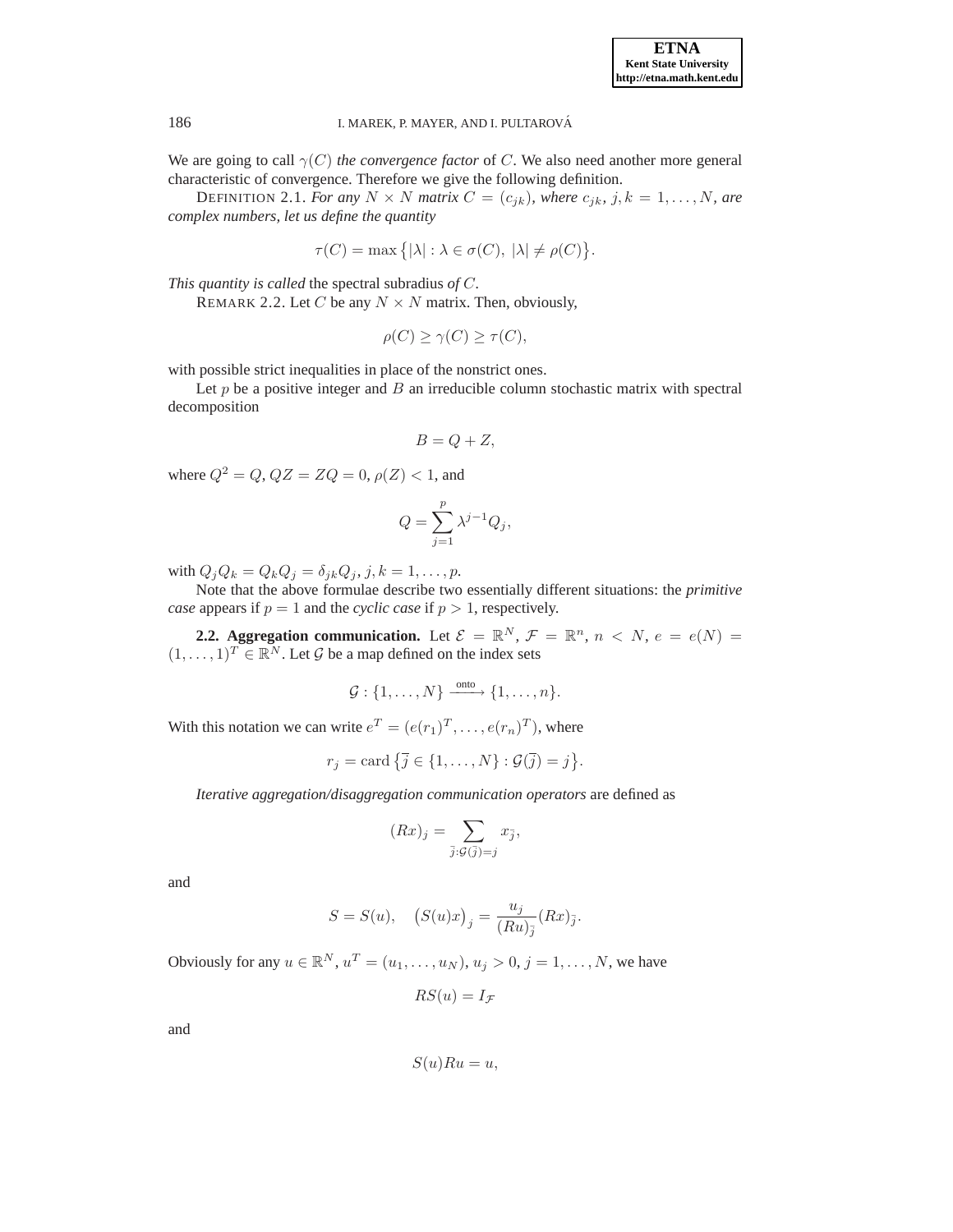but, in general,

$$
S(u)Rx \neq x.
$$

For the *aggregation projection*  $P(x) = S(x)R$ , we have

$$
P(x)^{T}e = e, \quad \forall x \in \mathbb{R}^{N}, x_{j} > 0, j = 1, \dots, N,
$$

and

$$
P(x)x = x, \quad \forall x \in \mathbb{R}^N, x_j > 0, j = 1, \dots, N.
$$

We define the *aggregated matrix* as

$$
\mathcal{B}(x) = RBS(x).
$$

## **3. IAD algorithms.**

<span id="page-2-0"></span>**3.1.** Algorithm  $\mathrm{SPV}(B;T;t,s;x^{(0)};\mathcal{G};\varepsilon)$  (stationary probability vector algorithm). Let B be an  $N \times N$  irreducible stochastic matrix and  $\hat{x}$  its unique stationary probability vector. Further, let  $I - B = M - W$  be a splitting of  $I - B$ , such that  $T = M^{-1}W$  is an elementwise nonnegative matrix. Finally, let t, s be positive integers,  $x^{(0)} \in \mathbb{R}^N$  an elementwise positive vector, and  $\varepsilon > 0$  a tolerance.

**Step 1.** Set  $k = 0$ .

**Step 2.** Construct the *aggregated matrix* (in the case of  $s = 1$ , the irreducibility of B implies that of  $\mathcal{B}(x^{(k)}))$ 

$$
\mathcal{B}(x^{(k)}) = RB^s S(x^{(k)}).
$$

**Step 3.** Find the unique stationary probability vector  $z^{(k)}$  from

$$
\mathcal{B}(x^{(k)})z^{(k)} = z^{(k)}, \quad e(n)^T z^{(k)} = 1, \quad e(n) = (1, \dots, 1)^T \in \mathbb{R}^n.
$$

**Step 4.** Let

$$
Mx^{(k+1,m)} = Wx^{(k+1,m-1)}, \quad x^{(k+1,0)} = x^{(k)}, \quad m = 1, \dots, t,
$$

and

$$
x^{(k+1)} = x^{(k+1,t)}, \quad e(N)^T x^{(k+1)} = 1.
$$

**Step 5.** Test whether

$$
||x^{(k+1)} - x^{(k)}|| < \epsilon.
$$

**Step 6.** If NO in Step 5, then let

 $k+1 \longrightarrow k$ 

and GOTO Step 2. **Step 7.** If YES in Step 5, then set

$$
\hat{x} := x^{(k+1)}
$$

and STOP.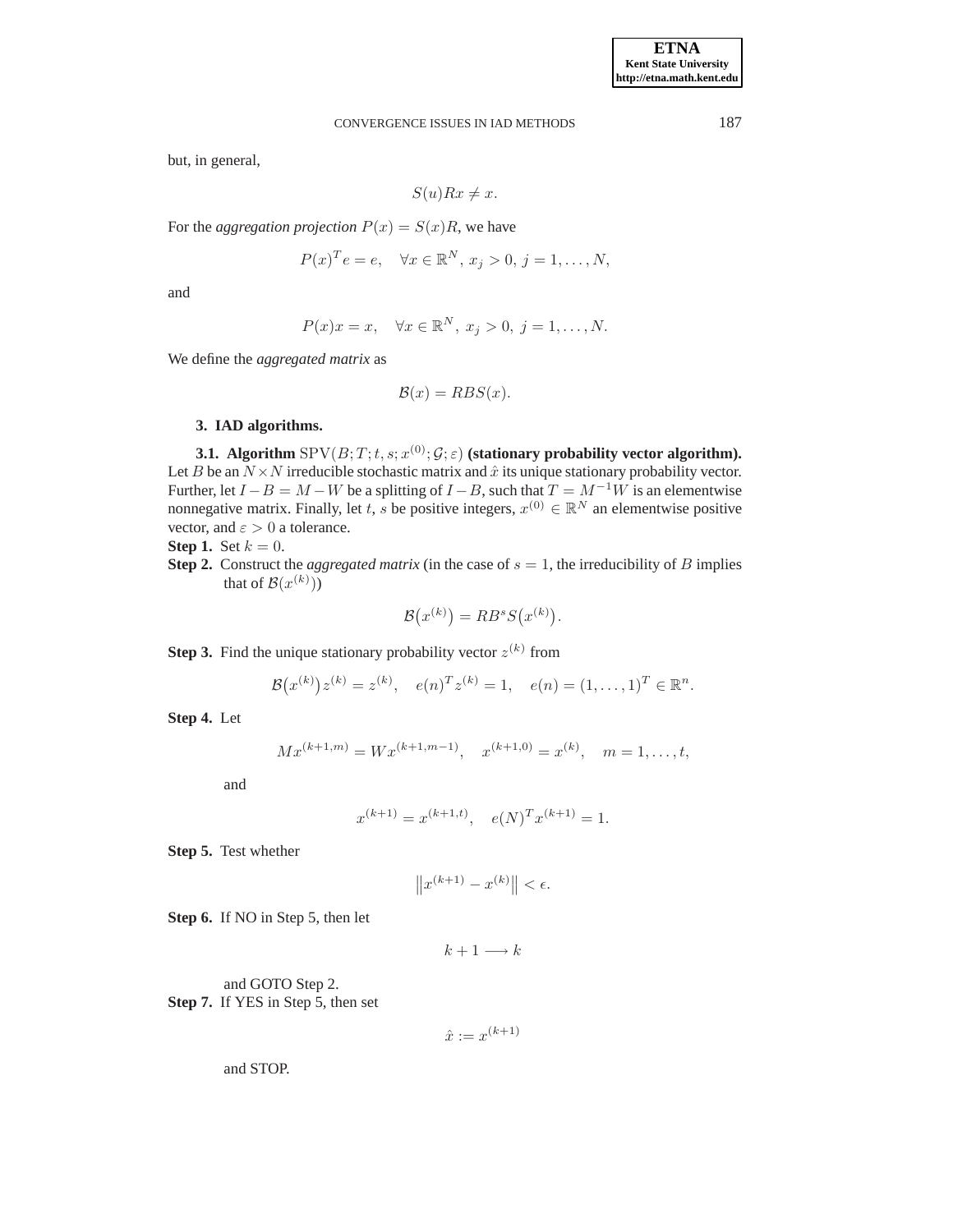The error matrix is defined as

$$
J(B;T;t,s;G;x^{(0)};\varepsilon) = T^{t}[I - P(x)(B - Q_{1})]^{-1}(I - P(x)),
$$

where we set  $Q_1 = Q$  if  $p = 1$  and

$$
x^T = (x_1, ..., x_N), x_j > 0, j = 1, ..., N.
$$

When the dependence of the iteration sequence on the iteration matrix must be specified explicitly, we write  $x^{(k)}(T)$  in place of  $x^{(k)}$ , where  $T = M^{-1}W$ .

REMARK 3.1. Algorithm SPV can be easily modified in order to construct solutions for Leontief systems, i.e.,  $x = Cx + b$ , with  $b \in \mathbb{R}^N, C \in \mathbb{R}^{N \times N}$  elementwise nonnegative, and  $\lim_{k\to\infty} C^k = 0$ . Let us denote the modified algorithm by Algorithm LM. Such algorithms have been studied in [\[4\]](#page-15-2). It is shown in [\[7\]](#page-15-3) that the error matrices of both classes of algorithms are essentially the same. This is the reason why we are only going to study algorithms of class SPV.

Algorithms of the type introduced in this section are known as Leontief procedures; they were invented by Leontief around 1930 in his famous sectorial economy theory. Actually, his sectorial variables are just aggregates of the initial variables, and the sectorial production matrix is our aggregation matrix.

**4. Some properties of IAD methods.** According to the definition of the SPV algorithm, the error-vector formula for the sequence of approximants reads

$$
x^{(k+1)} - \hat{x} = J_t(x^{(k)}) (x^{(k)} - \hat{x}),
$$

where [\[6\]](#page-15-4)

$$
J_t(x) = J(B; T^t; x) = T^t [I - P(x)Z]^{-1} (I - P(x)).
$$

The matrix Z comes from the spectral decomposition of  $B = Q + Z$ , where  $Q^2 = Q$ ,  $QZ = ZQ = 0$ , and  $1 \notin \sigma(Z)$ . Furthermore,  $J_t(x) = T^{t-1}J_1(x)$ ,  $t \ge 1$ , holds for any x with all components positive.

We want to analyze the convergence properties of IAD methods, without the explicit requirement that the basic iteration matrix is convergent, i.e., we do not assume that the limit

$$
\lim_{k\to\infty} T^k
$$

exists.

REMARK 4.1. One of the most delicate questions concerning IAD methods is the following: how to choose the number of smoothing  $t$ ? The answer to this question is not a simple matter, as illustrated by the following example. This takes us back to another basic question, namely, how to aggregate? Some results concerning the convergence issues of the SPV algorithm with a small number of smoothing  $t$  can be found in [\[12\]](#page-15-5).

EXAMPLE 4.2. Assume that  $p > 1$  is a positive integer and that B is the transition matrix of a Markov chain, which can be written in a block form as

| $\lceil B_{11} \rceil$ |          | ٠                    |   |   |             |          |  |
|------------------------|----------|----------------------|---|---|-------------|----------|--|
| $B_{21}$               | $B_{22}$ | $\ddot{\phantom{0}}$ | ٠ |   |             |          |  |
|                        | ٠        |                      |   |   |             |          |  |
|                        |          | ٠                    |   | ٠ | $B_{p,p-1}$ | $D_{pp}$ |  |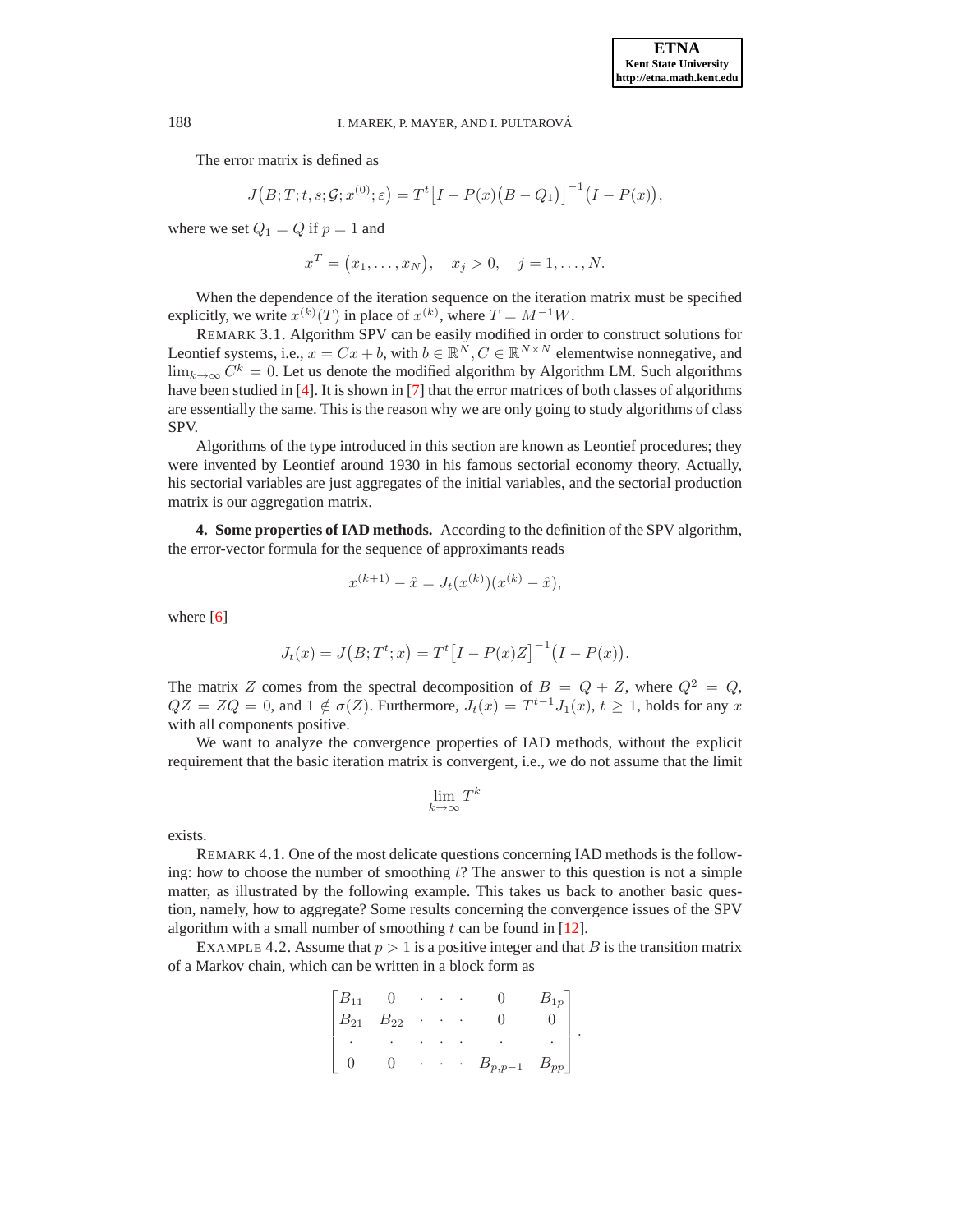The iteration matrix  $T = M^{-1}W$  is defined via the splitting  $I - B = M - W$  with

$$
M = \text{diag} \{B_{11}, \ldots, B_{pp}\}, \quad W = B + M - I.
$$

We see that the iteration matrix  $T$  is block p-cyclic.

The aggregation communication operators are chosen, such that

$$
R = (1, \ldots, 1)^T
$$

is  $1 \times N$  matrix and

$$
S(x)z = \frac{z}{Rx}x, \quad x \in \mathbb{R}^N, \quad x_j > 0, \quad j = 1, \dots, N, \quad z \in \mathbb{R}.
$$

This means that the SPV algorithm reduces to the simple power method with the iteration matrix  $T<sup>t</sup>$ . Assume that the off-diagonal blocks are elementwise positive. Obviously, the SPV process possesses the following properties: it does not converge for  $t < p$  and it converges for  $t = kp, k = 1, 2, \ldots$  We see that our IAD method preserves the nonconvergence property of the original power method.

On the other hand, if the aggregation operators are chosen as shown above, i.e., each single block of matrix B is aggregated to a  $1\times1$  matrix, the situation may change dramatically. As an example, let us take the transition matrix whose off-diagonal row blocks satisfy  $B_{ik} =$  $v_j u_{jk}^T$ ,  $j \neq k$ , where  $v_j$  and  $u_{jk}$ ,  $j, k = 1, \ldots, n$ , are some vectors. Then, taking the same splitting as in the example discussed in this section, the exact stationary probability vector is obtained after at most two iteration sweeps [\[8\]](#page-15-6).

The theoretical knowledge of the IAD methods expressed e.g. in Theorem [4.4](#page-5-0) and our computational experience with such methods leads to the following conclusions: Even a quite deep theoretical knowledge and a massive computational experience do not offer sufficient information how to aggregate successfully. This is because the quantities relevant for determining suitable parameters are in practice very difficult to get. Our recommendation how to obtain the parameters just mentioned is to exploit any knowledge and the knowledge coming from the outside of mathematics in particular. By these statements we do not say that the IAD methods should not be considered as suitable means for computations. Just the opposite is true and in particular to determining the characteristics of Markov chains such as the stationary probability vectors, the mean first visit times matrices, etc. and solutions to problems whose mathematical model states are probabilities.

**4.1. Aggregation-convergence.** Let us remind ourselves of a definition that is relevant within in the context of IAD methods [\[7\]](#page-15-3).

DEFINITION 4.3. Assume that B is an  $N \times N$  *irreducible stochastic matrix with stationary probability vector*  $\hat{x}$  *and*  $R$  *and*  $S(x)$  *IAD communication operators.* A *splitting of*  $I - B$ *, where*

$$
I - B = M - W = M(I - T), \quad T \ge 0,
$$

*is called* aggregation-convergent *if*

$$
\lim_{k \to \infty} (I - P(\hat{x})) T^k = 0.
$$

An interesting question is how to recognize that a splitting is aggregation-convergent. When looking at the error-vector formula valid for any IAD constructed using the splitting

<span id="page-4-0"></span>(4.1) 
$$
A = I - B = M(I - T), \quad T \ge 0,
$$

we can summarize our knowledge concerning the class of IAD algorithms by the following theorem.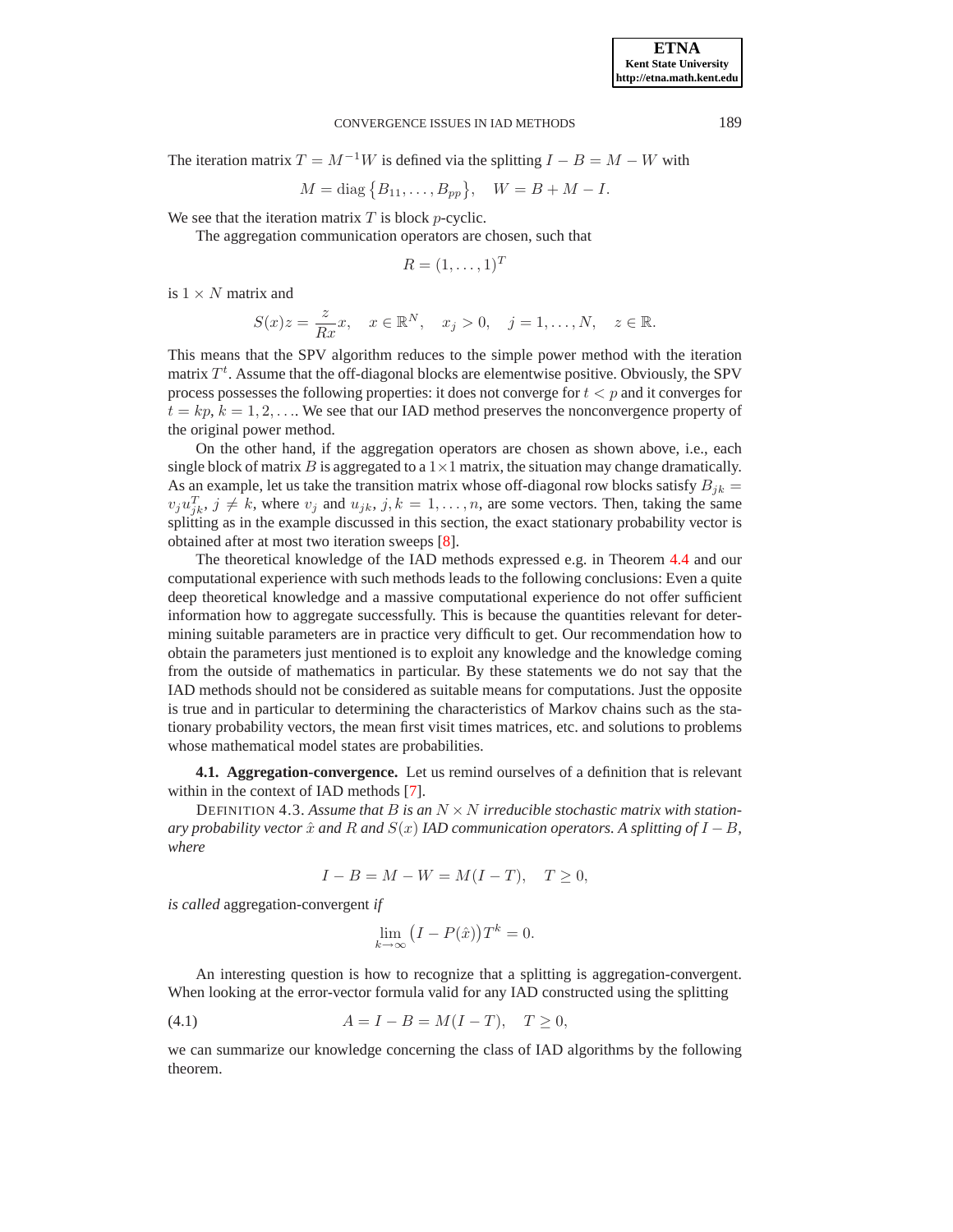<span id="page-5-0"></span>THEOREM 4.4 (see [\[7\]](#page-15-3)). *Consider Algorithm*  $SPV(B; M, W, T; t, s = 1; \mathcal{G}; x^{(0)}; \varepsilon)$ *with an irreducible stochastic matrix* B*, an aggregation-convergent splitting [\(4.1\)](#page-4-0) and an* initial guess taken such that  $x^{(0)} \in \text{Int} \, \mathbb{R}^N_+ .$  Then, there exist two positive integers  $\tilde{t},\hat{t}$  and two, *generally different, neighborhoods*  $\Omega_{\tilde{t}}(\hat{x})$  *and*  $\Omega_{\hat{t}}(\hat{x})$ *, such that Algorithm* SPV( $B; M, W, T$ ;  $t,s=1;\mathcal{G};x^{(0)};\varepsilon)$  returns a sequence of iterates  $\{x^{(k)}\}$  for which

<span id="page-5-1"></span>(4.2) 
$$
\lim_{k \to \infty} x^{(k)} = \hat{x} = B\hat{x}, \quad e^T \hat{x} = 1,
$$

 $for t = \tilde{t}$  and  $x^{(0)} \in \Omega_{\tilde{t}}(\hat{x})$ , or for  $t \geq \hat{t}$  and  $x^{(0)} \in \Omega_{\hat{t}}(\hat{x})$ .

REMARK 4.5. Theorem [4.4](#page-5-0) deserves some comments. Let t and  $\bar{t}$  be the minimum of those  $\tilde{t} \ge 1$  and  $\hat{t}$  for which [\(4.2\)](#page-5-1) holds, respectively.

- (a) First of all,  $\underline{t}$  in [\(4.2\)](#page-5-1) may be large, in particular if  $\underline{t} = \overline{t}$ . This effect is caused by the "interaction" of the matrices  $P(\hat{x})B$  and  $P(x)T$ ; in the case of  $T = B$  it may also be caused by the possible nonnormality of  $(I - P(x))B[I - P(x)Z]^{-1}$ . In this context let us recall a popular problem of shuffling cards (see Greenbaum [\[3\]](#page-15-7)).
- (b) There may be lots of integers m and r such that  $m < r < \bar{t}$  and Algorithm  $SPV(B;T; t, s = 1; x^{(0)}; \varepsilon)$  is divergent for  $t = m$  and convergent for  $t = r$ (see Example [8.1\)](#page-13-0).
- (c) There are examples [\[13\]](#page-15-8) showing that SPV $(B; B; t = 1, s = 1; x^{(0)}; \varepsilon)$  converges and SPV $(B; B; t = 2, s = 1; x^{(0)}; \varepsilon)$  does not.

EXAMPLE 4.6 (see [\[13\]](#page-15-8)). Let us consider

$$
B = \begin{bmatrix} 0 & 0 & 0 & 1/2 & 0 \\ 1 & 1/2 & 1/100 & 1/2 & 1/100 \\ \hline 0 & 0 & 0 & 0 & 99/100 \\ 0 & 0 & 99/100 & 0 & 0 \\ 0 & 1/2 & 0 & 0 & 0 \end{bmatrix}.
$$

It can be shown that

$$
\rho\big(J(\hat{x})\big) = 0.9855 < 1, \quad \text{for SPV } (B; B; \ t = 1; \ s = 1; x^{(0)}; \varepsilon = 1.10^{-5}),
$$

and

 $\rho(J(\hat{x})) = 1.1271 > 1$ , for SPV  $(B; B; t = 2; s = 1; x^{(0)}; \varepsilon = 1.10^{-5})$ .

**5. Necessary and/or sufficient conditions for local and global convergence.** Let G be a mapping of the index set  $\{1, \ldots, N\}$  onto  $\{1, \ldots, n\}$ , and R and  $S(x)$  the corresponding communication maps determining the aggregation projection  $P(x) = S(x)R$  [\[7\]](#page-15-3). Let B denote a fixed irreducible column stochastic matrix and  $I - B = M - W$  its splitting, such that the iteration matrix  $T = M^{-1}W$  is elementwise nonnegative.

DEFINITION 5.1. A nonnegative integer r is called a-index of Algorithm  $SPV(B; T =$  $M^{-1}W; t, s; \mathcal{G}; x^{(0)}; \varepsilon$  *if this algorithm returns convergent sequences of iterates for*  $t = r$ , *and divergent ones for*  $t = r + 1$ *, where the integer* r *is the smallest among all such numbers.* 

DEFINITION 5.2. A positive integer  $t<sub>b</sub>$  is called (convergence) b-index of Algorithm  $SPV(B; T = M^{-1}W; t, s; \mathcal{G}; x^{(0)}; \varepsilon)$  if  $t_b$  is the smallest positive integer, such that SPV *algorithm returns convergent sequences of iterates for all*  $t \geq t_b$ . If a considered SPV process *is not convergent, then we also say that its* b*-index is zero.*

In this section we are going to examine convergence issues concerning Algorithm  $SPV(B; T = M^{-1}W; t, s; \mathcal{G}; x^{(0)}; \varepsilon)$ , formulated in terms of its a and b indices. Before we formulate the appropriate statements, we comment on Theorem [4.4](#page-5-0) utilizing the aboveintroduced convergence indices.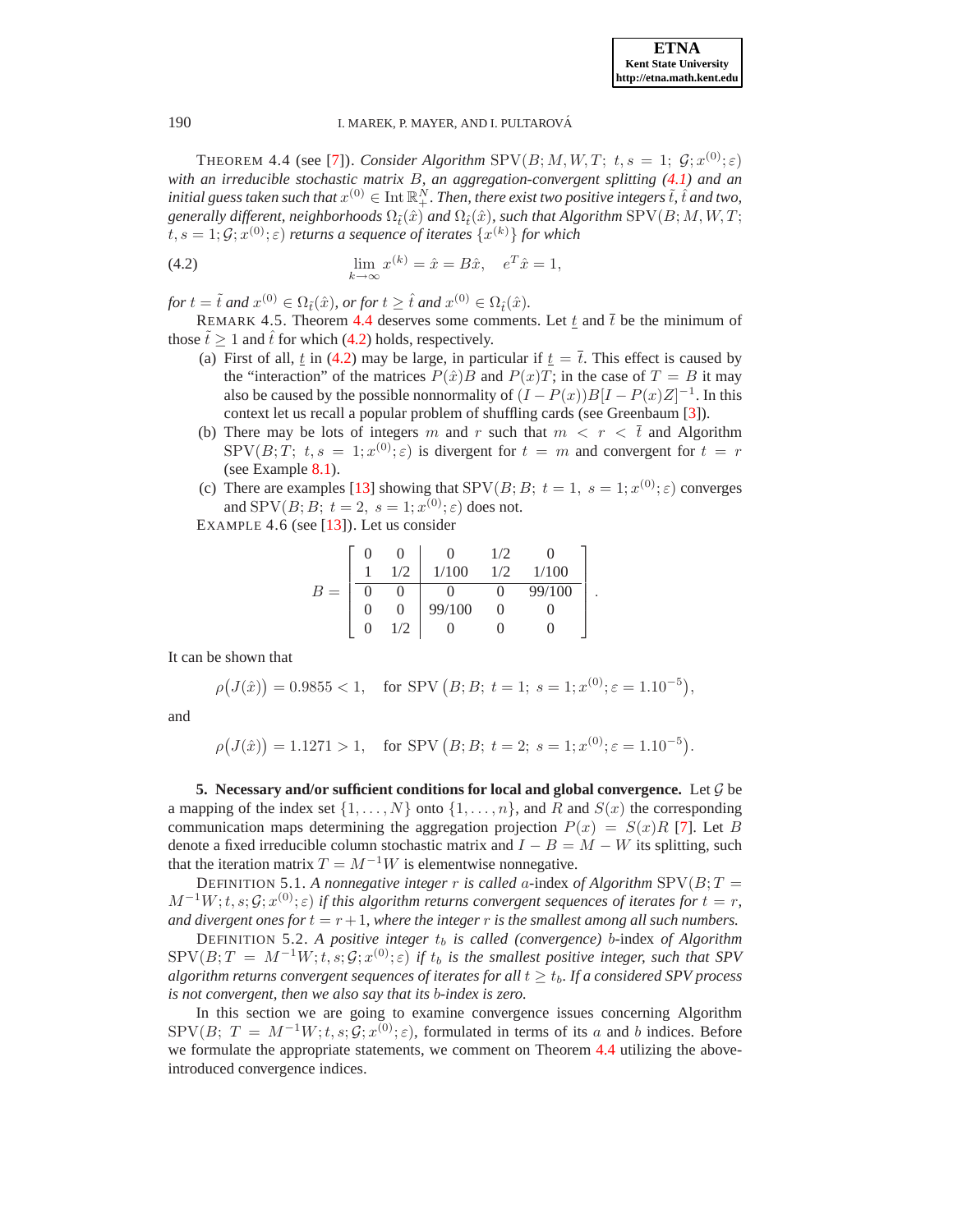REMARK 5.3. Parts of Theorem [4.4](#page-5-0) concerning the relation [\(4.2\)](#page-5-1) can be reformulated as follows: the *a*-index of  $SPV(B;T; t, s = 1; \mathcal{G}; x^{(0)}; \varepsilon)$ , which we denote by  $t_a$ , satisfies  $t_a \geq \tilde{t}$ , and for the b-index, denoted by  $t_b$ , we have  $t_b \leq \tilde{t}$ .

There are classes of stochastic matrices for which the SPV Algorithms possess small a-indices, actually the smallest possible, i.e.,  $\dot{t} = 1$ ; see [\[13\]](#page-15-8). To this class there belong stochastic matrices possessing positive diagonals. The rate of convergence of SPV iterative procedures with just one smoothing on the fine level for such matrices may be slow however. To speed up the computational process is not an easy task because the process with number of smoothing  $t = \tilde{t} + m, m \ge 1$  may diverge for rather quite a lot of values m's! We see that though the relation  $B = C + \gamma I$ , where  $\gamma > 0$  and C is elementwise nonnegative, implies that  $B^k \ge \delta_k I$  for some  $\delta_k > 0$ , index 1 need not be the *b*-index of  $B^k$ .

The convergence indices just introduced allow us to formulate adequate conditions necessary and sufficient for convergence and/or divergence of SPV algorithms. At this point a note is appropriate. The counterexamples shown, as well as the appearance of the convergence indices, are needed if one is to fully understand the convergence of IAD methods. On the one hand, there are some irregularities in even the local convergence behavior for cases with a small number of smoothings and, on the other hand, the necessity of requiring a large number of smoothings for guaranteeing global convergence. Only a good understanding of as much as possible of all these convergence issues may give correct recommendations for practical computations.

<span id="page-6-2"></span>PROPOSITION 5.4 (sufficient conditions for global convergence). *Assume that*  $A = I −$  $B = M - W$ , where  $B = P + Z$ ,  $P^2 = P$ ,  $PZ = ZP = 0$ ,  $T = M^{-1}W$ , where B is an  $N \times N$ *irreducible stochastic matrix, and*  $T = C + \gamma I$ *, where*  $\gamma > 0$ *, is a nonnegative matrix.* 

*Then there exist two positive integers*  $\tilde{r}$  *and*  $\tilde{t}$ *, such that for any*  $x^{(0)} \in \mathbb{R}^N_+ \cap \text{range}(T^t)$ *,*  $t \geq \tilde{r}$ , Algorithm  $SPV(B;T;t,s;\mathcal{G};x^{(0)};\varepsilon)$  for  $t \geq \tilde{t}$  and  $s \geq 1$  returns a convergent *sequence of iterates* {x (k)}*, i.e.,*

$$
\lim_{k \to \infty} x^{(k)} = \hat{x} = B\hat{x} = T\hat{x}.
$$

*Proof.* Let  $K = \{x \in \mathbb{R}_+^N : [e(N)]^T x = 1\}$ . Since for every  $x \in \mathcal{K}$ 

<span id="page-6-0"></span>(5.1) 
$$
\lim_{k \to \infty} T^k x = \hat{x} e^T x, \quad e^T x = 1,
$$

it follows that there is a positive integer  $\bar{r}$ , such that

$$
(T^tx)_j \ge \frac{1}{2}(\hat{x})_j
$$
,  $j = 1, 2, ..., N$  and  $t \ge \overline{r}$ .

We want to prove that there is a positive integer  $\tilde{t}$ , such that

<span id="page-6-1"></span>(5.2) 
$$
\left\|T^t[I-P(x)Z\right]^{-1}(I-P(x))\right\| < 1 \quad \forall t \geq \tilde{t},
$$

whenever  $x \in \mathbb{R}_+^N \cap \text{range}(T^{\overline{r}})$ . For this purpose we utilize the relations

$$
T = Q + U, \quad Q = \hat{x}e^{T}, \quad e^{T}\hat{x} = 1, \quad QU = UQ = 0, \quad \rho(U) < 1,
$$
\n
$$
w = [I - P(x)]w, \quad \lambda w = T^{t}[I - P(x)Z]^{-1}(I - P(x))w, \quad w \neq 0,
$$

valid for any eigenpair  $\lambda$  and w, implying by [\(5.1\)](#page-6-0) that

$$
\lim_{k \to \infty} \left[ I - P(x) \right] \left\{ T^t \right\}^k = \lim_{k \to \infty} \left( I - P(x) \right) \left[ \hat{x} e^T + U \right]^k = 0, \quad x \in \mathcal{K}, \ t \ge \overline{t}.
$$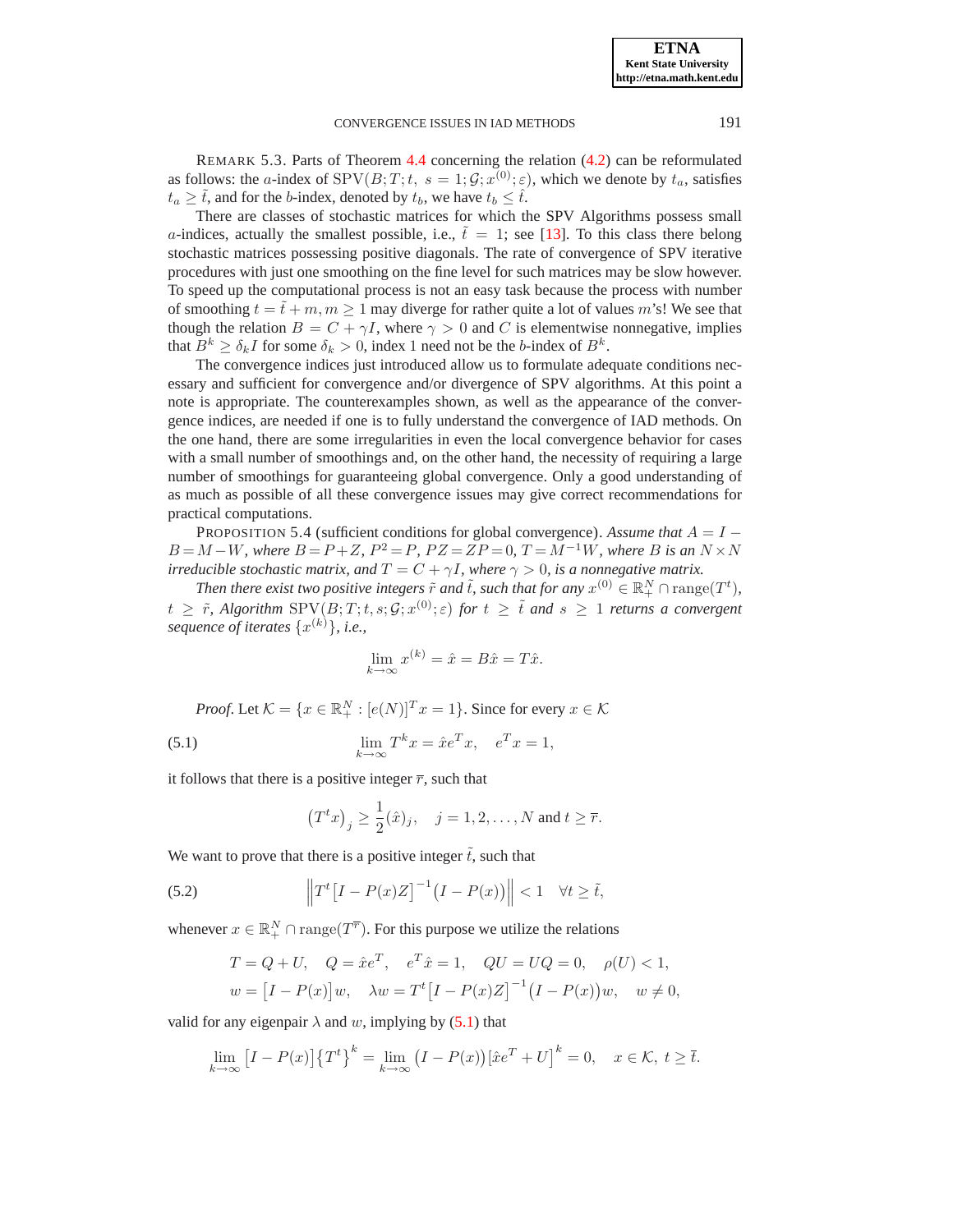In other words, there is a positive integer  $\check{t}$ , such that

<span id="page-7-0"></span>(5.3) 
$$
\rho\Big([I - P(x)]T^t\Big) < 1, \quad t \ge \check{t}.
$$

The compactness of the set K implies the existence of a constant  $\tau$  independent of  $x \in \mathcal{K}$ , such that relation  $(5.3)$  can be stated in a stronger form as

$$
\rho\Big(\big[I - P(x)\big]T^t\Big) \le \tau < 1, \quad t \ge \overline{t} \text{ uniformly with respect to } x \in \mathcal{K}.
$$

Set

$$
||u||_{P(x)} = ||P(x)u||_1 + ||(I - P(x))u||_1, \quad u \in \mathbb{R}, \ x \in \mathcal{K}.
$$

It follows that

$$
\left\| \left[I - P(x)\right] T^t \right\|_{P(x)} < 1, \quad t \ge \overline{t}.
$$

Consequently, the required positive integer in [\(5.2\)](#page-6-1) is obtained as

$$
\tilde{t} = \min\bigg\{t : \kappa \Big\| \big[I - P(x)\big] \big\{T^{\overline{t}}\big\}^t \Big\|_{P(x)} < 1 \bigg\},
$$

where (since  $||(I - P(x))||_{P(x)} = 1$ )

$$
\kappa = \max\left\{ \left\| \left[I - P(x)Z\right]^{-1} \right\|_{P(x)} : x \in \text{range}\left(T^{\overline{r}}\right) \cap \mathbb{R}^N_+, x\left[e(N)\right]^T x = 1 \right\}.
$$

The proof is complete.  $\square$ 

REMARK 5.5. The above examples and Proposition [5.4](#page-6-2) show several reasons for having difficulties in proving the global convergence of IAD methods. We must, therefore, consider sufficient conditions for global convergence in light of this. The conditions are rather complicated from the viewpoint of computer implementation and the conditions guaranteeing global convergence may seem impractical. Thus, if one is interested in computing the stationary probability vector in practice, then one should better choose  $SPV(B; T; s =$ 1,  $t = 1; x^{(0)}; \varepsilon$ ) yielding the approximation sequence  $\{x^{(0)}\}$  locally convergent [\[10,](#page-15-9) [12\]](#page-15-5) than SPV $(B;T; s = 1, t = 1; x^{(0)}; \varepsilon)$  with sufficiently large s and t in order to guarantee global convergence.

REMARK 5.6. It may seem strange that such a simple statement with a quite trivial proof may appear as new after a relatively long period of investigating IAD methods. The reason might be the absence of a good understanding of the role of the indices  $t$  and  $s$  in the SPV algorithm. The examples of Section [8,](#page-13-1) showing, for example, that  $SPV(B; B; t = 1, s =$  $1; \mathcal{G}; x^{(0)}; \varepsilon)$  may not converge even locally while SPV(B; B;  $t = 2$ ,  $s = 1; \mathcal{G}; x^{(0)}; \varepsilon)$  does, have led us to define the  $a$ - and  $b$ - convergence indices and to find a way towards local and global convergence of IAD algorithms.

<span id="page-7-1"></span>PROPOSITION 5.7 (necessary condition for local convergence). *Suppose that all free variables of Algorithm*  $SPV(B; T = M^{-1}W; t = s = 1; x^{(0)}; \varepsilon)$  *are fixed and* 

$$
\rho(J(B;B;t, s=1; x^{(0)}; \varepsilon)) < 1 \quad \forall t \ge \hat{t}.
$$

*Then*

$$
\rho((I - P(\hat{x}))T^t) < 1 \quad \forall t \ge \hat{t}.
$$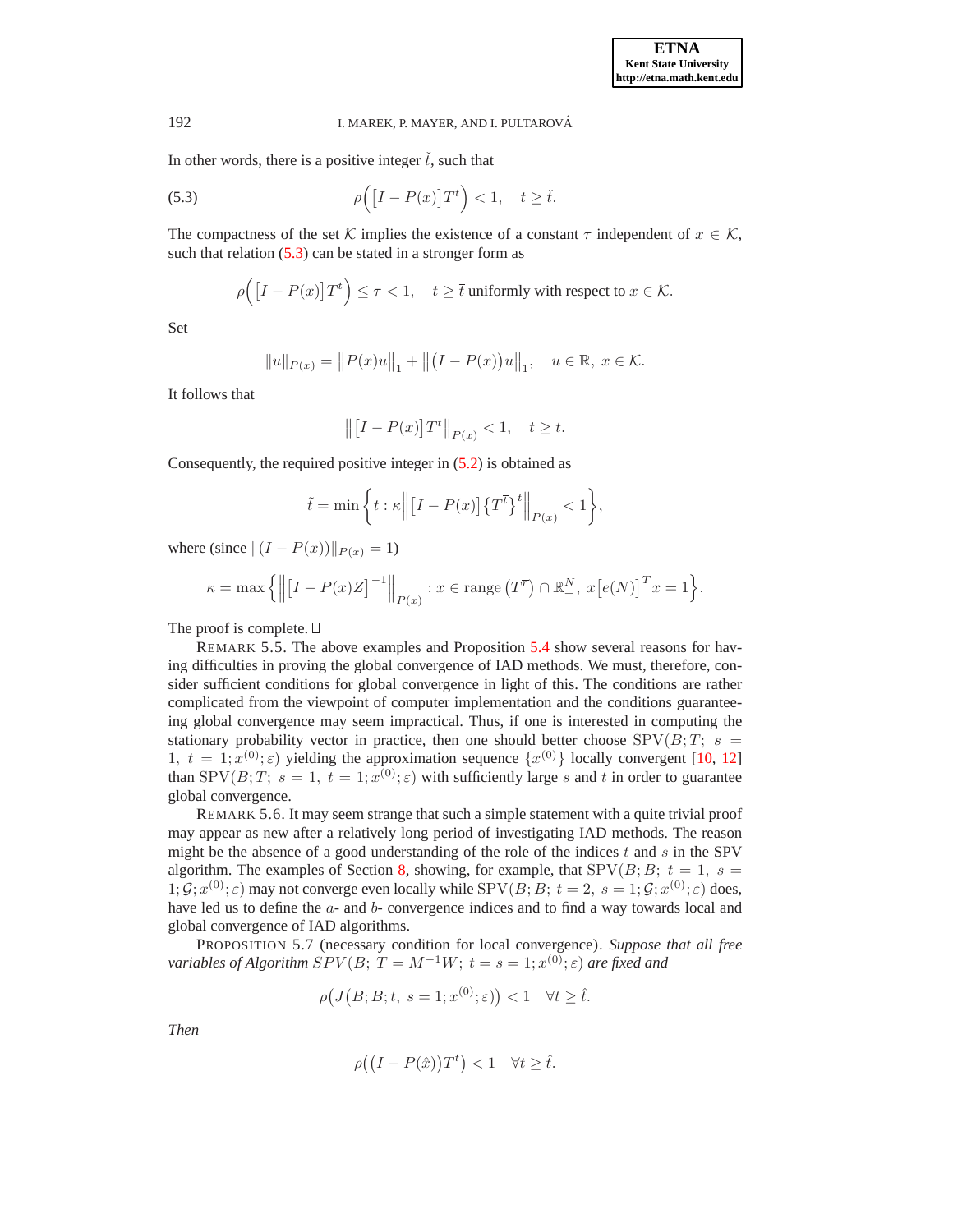*Proof.* Let us assume that the conclusion of Proposition [5.7](#page-7-1) is false. Then the spectral resolution of the of matrix  $(I - P(\hat{x}))T^t$  reads

$$
(I - P(\hat{x}))T^{t} = \sum_{j=1}^{p} \lambda_j P_j + F,
$$

where

$$
\rho(F) < \rho\big(\big(I - P(\hat{x})\big)T^t\big) = \big|\lambda_j\big| \ge 1.
$$

Let  $y \in \mathbb{R}^N$  be such that

$$
P_{j_0}y \neq 0, \quad j_0 \in \{1, \ldots, p\}.
$$

It follows that

$$
\liminf_{k \to \infty} \left\| \left[ \left( I - P(\hat{x}) \right) T^t \right]^k y \right\| > 0.
$$

Thus, the implication

$$
||J(B;B;t, s=1; x^{(0)};\varepsilon)|| \longrightarrow 0 \text{ as } t \to \infty
$$

<span id="page-8-0"></span>is contradictory.

PROPOSITION 5.8 (necessary and sufficient conditions for local convergence). Let  $t_b \ge$ 0 *be the b-index of Algorithm*  $SPV(B;T; t \geq t_b, s = 1; \mathcal{G}; x^{(0)}; \varepsilon)$ . Then the following *conditions (i) and (ii) are equivalent.*

*(i) The SPV iterative process returns convergent sequences of iterates.*

*(ii) The relation*

$$
\rho((I - P(\hat{x}))T^t) < 1
$$

*holds for all*  $t \geq t_b$ .

As a consequence of Propositions [5.8](#page-8-0) and [5.4](#page-6-2) we deduce the following theorem.

**THEOREM 5.9.** *To every SPV Algorithm*  $SPV(B;T;t, s = 1; \mathcal{G}; x^{(0)};\varepsilon)$  there belongs *a finite* b*-index of convergence.*

REMARK 5.10. Logically, the negation of the condition necessary for convergence described in the above proposition is sufficient for divergence of the SPV iterative process. However, according to the next proposition, divergence may appear only in the extreme case of the sufficient conditions taking place, i.e., if  $\rho((I - P(\hat{x}))T) = 1$ .

<span id="page-8-1"></span>THEOREM 5.11. Let B be a column stochastic matrix and  $I - B = M - W =$  $M(I - T)$  its splitting of a nonnegative type with iteration matrix  $T \geq 0$  and  $e^{T}M =$  $\tilde{e}^{T} = (\eta_1 e(r_1)^T, \dots, \eta_n e(r_n)^T).$ 

*Then*

$$
\rho((I - P(\hat{x}))T) \le 1.
$$

*Proof.* In order to estimate the spectral radius of  $V = (I - P(\hat{x}))T$ , we will consider the matrix

$$
D^{-1}(I - P(\hat{x}))TD
$$

**ETNA Kent State University http://etna.math.kent.edu**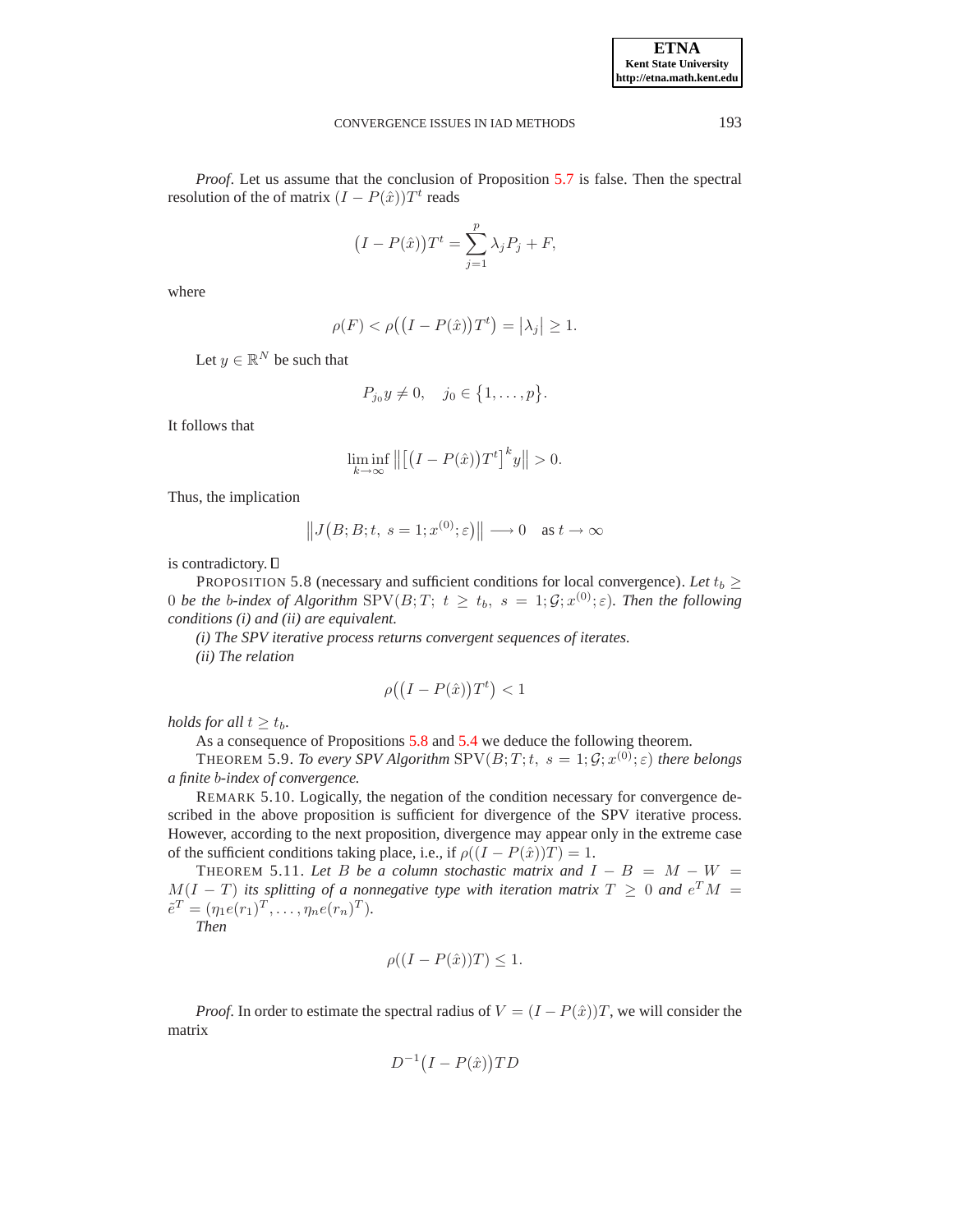similar to  $V$ , where

$$
D = \text{diag}\left\{\sqrt{\frac{\hat{x}_1}{\eta_1}}, \dots, \sqrt{\frac{\hat{x}_{r_1}}{\eta_1}}, \dots, \sqrt{\frac{\hat{x}_{N-r_{n-1}+1}}{\eta_n}}, \dots, \sqrt{\frac{\hat{x}_N}{\eta_n}}\right\}.
$$

Denoting  $T_s = D^{-1}TD$  we will utilize norm [\(A.1\)](#page-15-10) with  $z = DM^T e = D\tilde{e}$ . An estimate of  $||T_s||_{(z)}$  is obtained using the relations

$$
z^{T}T_{s} = e^{T}MDT_{s} = e^{T}MDD^{-1}M^{-1}WD = e^{T}WD = e^{T}MD = z^{T}.
$$

Thus,  $||T_s||_{(z)} \leq 1$ . An estimate of  $||T_s^T||_{(z)}$  can be obtained from

$$
T_s z = D^{-1} M^{-1} W D D M^T e.
$$

Further, since

$$
D^2M^Te = \hat{x},
$$

we have

$$
T_s z = D^{-1} M^{-1} W \hat{x} = D^{-1} \hat{x} = D M^T e = z.
$$

Then  $||T_s||_{(z)} \leq 1$  and  $||T_s||_{(z)} \leq 1$ . For the 2-norm of  $D^{-1}(I - P(\hat{x}))TD$  we have

$$
||D^{-1}(I - P(\hat{x}))TD||_2 \le ||D^{-1}(I - P(\hat{x}))D||_2 ||T_s||_2
$$
  
\n
$$
= ||D^{-1}(I - P(\hat{x}))D||_2 \rho (T_s^T T_s)
$$
  
\n
$$
\le ||D^{-1}(I - P(\hat{x}))D||_2 ||T_s^T T_s||_{(z)}
$$
  
\n
$$
\le ||D^{-1}(I - P(\hat{x}))D||_2 ||T_s||_{(z)} ||T_s^T||_{(z)}
$$
  
\n
$$
\le ||D^{-1}(I - P(\hat{x}))D||_2.
$$

Since  $D^{-1}(I - P(\hat{x}))D$  is a symmetric projection, we get

$$
||D^{-1}(I - P(\hat{x}))TD||_2 \le 1.
$$

Therefore,  $\rho((I - P(\hat{x}))T) \leq 1$ .  $\Box$ 

REMARK 5.12. The assumptions of Theorem [5.11](#page-8-1) were restricted to the case where M is chosen in such a way that

<span id="page-9-0"></span>(5.4) 
$$
e^T M = \tilde{e}^T = \left(\eta_1 e(r_1)^T, \dots, \eta_n e(r_n)^T\right).
$$

The reason was that in the proof we use a matrix  $D$  which has to fulfill the following three properties:

(a)  $D$  is symmetric,

(b)  $D^2 M^T e = \hat{x}$ ,

(c)  $D^{-1}P(\hat{x})D$  is symmetric.

In the case of the special choice of  $M$  given by relation [\(5.4\)](#page-9-0), the matrix  $D$  can be diagonal with

$$
D_{ii} = \sqrt{\frac{\hat{x}_i}{c_k}}
$$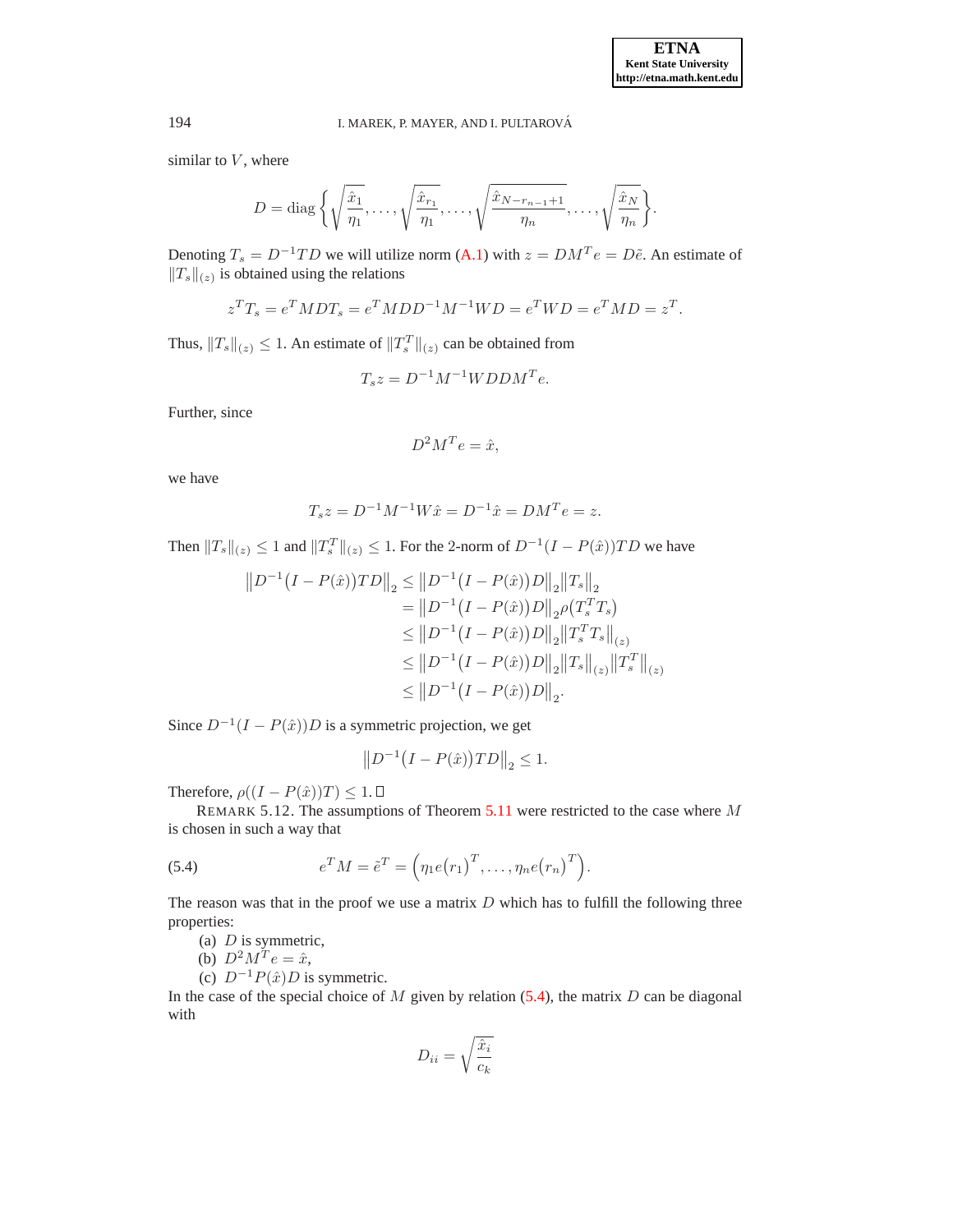for i with  $G(i) = k$  as introduced in the proof of Theorem [5.11.](#page-8-1) But when we do not assume  $(5.4)$ , the matrix D in a diagonal form does not fulfill these three conditions. When the size of B is  $N \times N$ , the number of equations corresponding to these three conditions (a), (b) and (c) are

$$
\frac{N^2-N}{2}, \quad N, \quad \frac{N^2-N}{2},
$$

respectively, and the sum of them is  $N^2$ . Thus, it seems that such a matrix D can be found and that the statement of Theorem [5.11](#page-8-1) is valid without assumption [\(5.4\)](#page-9-0). Still we cannot provide the exact construction of  $D$  yet.

**6. Convergence of IAD within the class of irreducible stochastic matrices.** If one looks at the error-vector formula, one recognizes immediately that convergence will take place if the spectral radii  $\rho(J(B,T,x^{(k)})) < 1, k \geq \hat{k}$  for some  $\hat{k}$ . At a first glance, there seems to be no reason guaranteeing convergence. The only factor in the product forming matrix  $J(B, T^k, x)$  that changes with k is  $T^k$ . However,  $\{T^k\}$  does not converge if T is cyclic. On the other hand, we have built up massive numerical evidence that the IAD processes with iteration matrices  $T_m$ ,  $m = 1, 2, \dots$ , where

$$
M_m = \left(1 + \frac{1}{m}\right)I,
$$

implying that

$$
T_m = \left(\frac{1+m}{m}\right)^{-1} \left(\frac{1}{m}I + B\right) = \frac{1}{1+m}I + \frac{m}{1+m}B,
$$

showed a monotonically increasing rate of convergence for increasing index m. This observation has led us to the conclusion that cyclicity of the iteration matrix is harmless. Our theory confirms this claim.

Let us consider a subclass of the class of all irreducible Markov chains, whose transition matrices are block cyclic. Let  $B$  be such a matrix. Then

<span id="page-10-0"></span>(6.1) 
$$
B = \begin{bmatrix} B_{11} & \cdots & B_{1p} \\ \vdots & \vdots & \vdots \\ B_{p1} & \cdots & B_{pp} \end{bmatrix} = H \begin{bmatrix} 0 & \cdots & 0 & \tilde{B}_{1p} \\ \tilde{B}_{21} & \cdots & 0 & 0 \\ \vdots & \vdots & \vdots & \vdots \\ 0 & \cdots & \tilde{B}_{p,p-1} & 0 \end{bmatrix} H^T,
$$

where  $H$  is a permutation matrix.

AGREEMENT 6.1. *In our analysis we will always assume that the examined stochastic matrix is in a block form obtained by applying an aggregation map* G*. This concerns in particular the case of cyclic matrices, for which we assume the block form shown in [\(6.1\)](#page-10-0).*

Now we consider Algorithm [3.1](#page-2-0) and assume that our transition matrix  $B$  has the form

$$
B = Q + Z(B), \quad \rho(Z(B)) \le 1, \quad 1 \notin \sigma(Z(B)),
$$

and

$$
Q^2 = Q, \quad QZ(B) = Z(B)Q = 0,
$$

B as well as T have blocks of identical sizes and T is block p-cyclic, i.e.,

$$
T = M^{-1}W = \sum_{j=1}^{p} \lambda^{j-1} Q_j + Z(T), \quad \lambda = \exp\left\{\frac{2\pi i}{p}\right\},\,
$$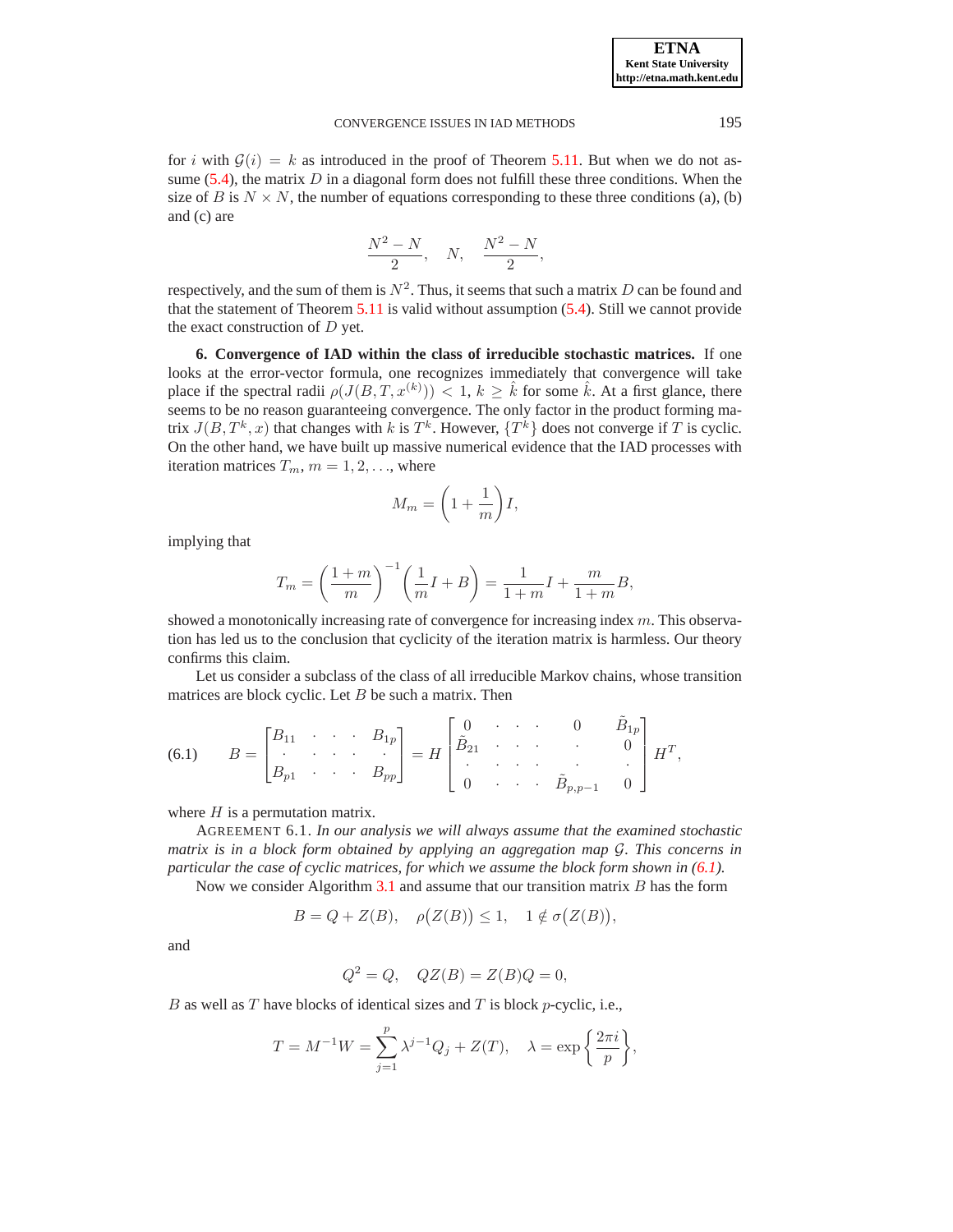where

$$
Q_j^2 = Q_j, \quad Q_j Q_k = Q_k Q_j = 0, \quad j \neq k,
$$
  
\n
$$
Q_j Z(T) = Z(T) Q_j = 0,
$$
  
\n
$$
\rho(Z(T)) < 1.
$$

Defining

$$
U = \sum_{j=2}^{p} \lambda^{j-1} Q_j + Z(T),
$$

we see that 1 is not an eigenvalue of  $P(\hat{x})Z(B)$ ,  $I - P(\hat{x})Z(B)$  is invertible, and

$$
J(\hat{x}) = T^{t} [I - P(\hat{x})Z(B)]^{-1} (I - P(\hat{x})).
$$

Suppose that y is an eigenvector of T corresponding to an eigenvalue  $\lambda$  such that  $|\lambda| = 1$ and that  $\hat{x}$  is the unique stationary probability vector of  $B$ . Then, according to [\[1\]](#page-15-11), the multicomponents of vectors  $\hat{x}$  and y satisfy

$$
y_{(j)} = \alpha_j \hat{x}_{(j)}, \quad y^T = (y_{(1)}^T, \dots, y_{(p)}^T),
$$

for some  $\alpha_j \neq 0, j = 1, \ldots, p$ . It follows that

$$
(P(\hat{x})y)_{(j)} = \hat{x}_{(j)} \left(\frac{1}{(R\hat{x})_j}\right) (Ry)_j
$$

$$
= \alpha_j \hat{x}_{(j)} \frac{1}{(R\hat{x})_j} (R\hat{x})_j
$$

$$
= y_{(j)}
$$

and, thus,

<span id="page-11-0"></span>
$$
(6.2)\qquad \qquad (I - P(\hat{x}))y = 0.
$$

Let w be an eigenvector of  $J(\hat{x})$ , i.e.,

$$
J(\hat{x})w = \lambda w.
$$

Since

$$
J(\hat{x}) = J(\hat{x})\big(I - P(\hat{x})\big),\,
$$

we also have that

$$
\lambda (I - P(\hat{x})) w = (I - P(\hat{x})) J(\hat{x}) (I - P(\hat{x})) w.
$$

Thus, together with w, the vector  $(I - P(\hat{x}))w$  is an eigenvector of  $J(\hat{x})$  corresponding to the same  $\lambda$ .

Since, according to  $(6.2)$ ,

$$
(I - P(\hat{x}))Q_j = 0,
$$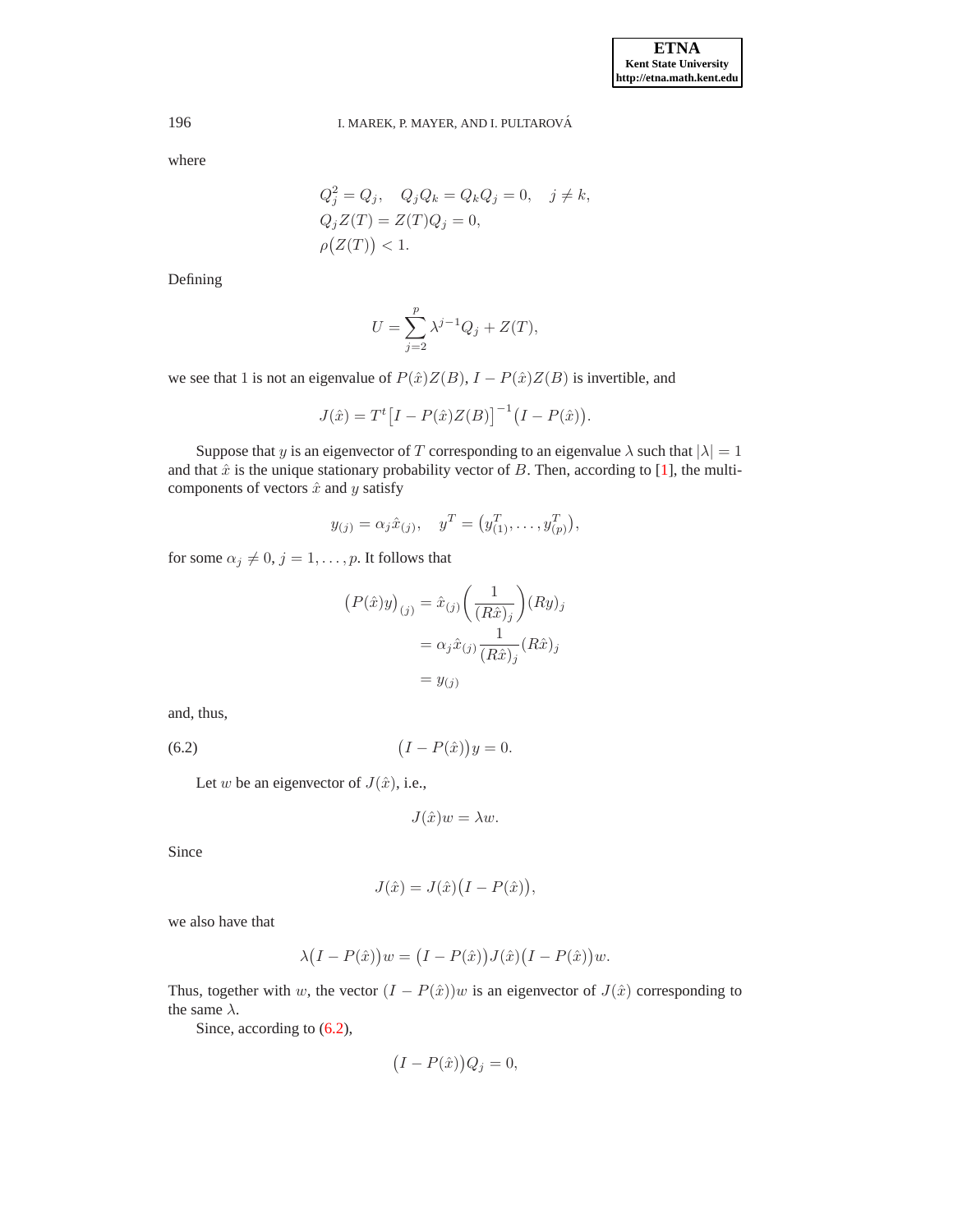we have

$$
(I - P(\hat{x}))U = (I - P(\hat{x}))Z(T)
$$

and, thus, there is a  $\tilde{t} \geq 1$ , such that

$$
\tau(T^t) = \rho\Big(\big(I - P(\hat{x})\big)\big(Z(T)\big)^t\Big) < 1, \quad \text{for } t \ge \tilde{t}.
$$

It follows that there is a  $\hat{t} \geq \tilde{t}$ , such that

$$
\rho\big(J(\hat{x})\big) = \tau\Big(T^t\big[I - P(\hat{x})Z(B)\big]^{-1}\big(I - P(\hat{x})\big)\Big) < 1 \quad \text{for } t \ge \hat{t}.
$$

Thus, we have convergence.

Summarizing we obtain the following theorem.

THEOREM 6.2. Let B be an irreducible stochastic matrix and  $I - B = M - W$ , its *splitting such that the iteration matrix*  $T = M^{-1}W$  *is block p-cyclic.* 

*Then there exists a positive integer*  $\hat{t}$  *and a neighbourhood*  $\Omega(\hat{x})$ *, such that the SPV* Algorithm returns a sequence of iterates  $\{x^{(k)}\}$ , such that

$$
\lim_{k \to \infty} x^{(k)} = \hat{x} = B\hat{x} = T\hat{x},
$$

*whenever*  $x^{(0)} \in \Omega(\hat{x})$ .

REMARK 6.3. Because of the counterexamples shown, generally one cannot prove more. There are some results on the local convergence properties for some special types of the aggregation algorithm [\[12\]](#page-15-5).

**7. A comparison result.** Our numerous numerical experiments concerning the application of Algorithm SPV $(B; I, B; t = 1, s = 1; x^{(0)}; \varepsilon)$  never failed to converge when applied to practical problems. One possible explanation might be that in any neighbourhood of an irreducible stochastic matrix for which a given SPV algorithm returns divergent sequences of iterates, there is another stochastic matrix for which the same algorithm returns convergent sequences of iterates.

The next result enlightens to some extent the role of the b-index of the basic algorithm SPV. An obvious fact is shown, namely that the smaller the spectral radius of the variable part of the error matrix, the faster convergence of the corresponding SPV algorithm.

<span id="page-12-1"></span>THEOREM 7.1. Let  $\|\cdot\|$  denote any norm on  $\mathbb{R}^N$  and also the corresponding operator *norm. Further, let* B *be an irreducible stochastic matrix, and let*  $I - B = M_j - W_j$ *, where*  $T_j = M_j^{-1}W_j$ ,  $j = 1, 2, ...$  *be two splittings, such that*  $T_j$  *is elementwise nonnegative.* 

*Assume that the inequality*

<span id="page-12-0"></span>(7.1) 
$$
||P(T_2^t x) - P(\hat{x})|| \le ||P(T_1^t x) - P(\hat{x})||, \quad x \in \Omega_1(\hat{x})
$$

*holds for*  $t \geq t_1$ *, where*  $t_1$  *is the b-convergence index of*  $SPV(B; T_1; t, s = 1; \mathcal{G}, x^{(0)}; \varepsilon)$ and where  $\Omega_1(\hat{x})$  *is a corresponding neighbourhood of local convergence. Then Algorithm*  $\text{SPV}(B;T_2;\,t,s=1;\mathcal{G};x^{(0)};\varepsilon)$  is locally convergent too with b-convergence index  $t_2\leq t_1$ .

*Proof.* Let  $x^{(k)}(T_j^t)$  denote the iterate returned by Algorithm SPV( $B$ ;  $T_2$ ;  $t, s = 1$ ;  $\mathcal{G}$ ;  $x^{(0)}; \varepsilon$ ). Our goal is to show convergence of the sequence  $\{x^{(k)}(T_2^t)\}\$  for  $t \ge t_1$ . By constructing the sequence we know that it is componentwise uniformly bounded and hence it is precompact as a bounded set. Let  $\tilde{y}$  be any of its points of condensation and let us assume,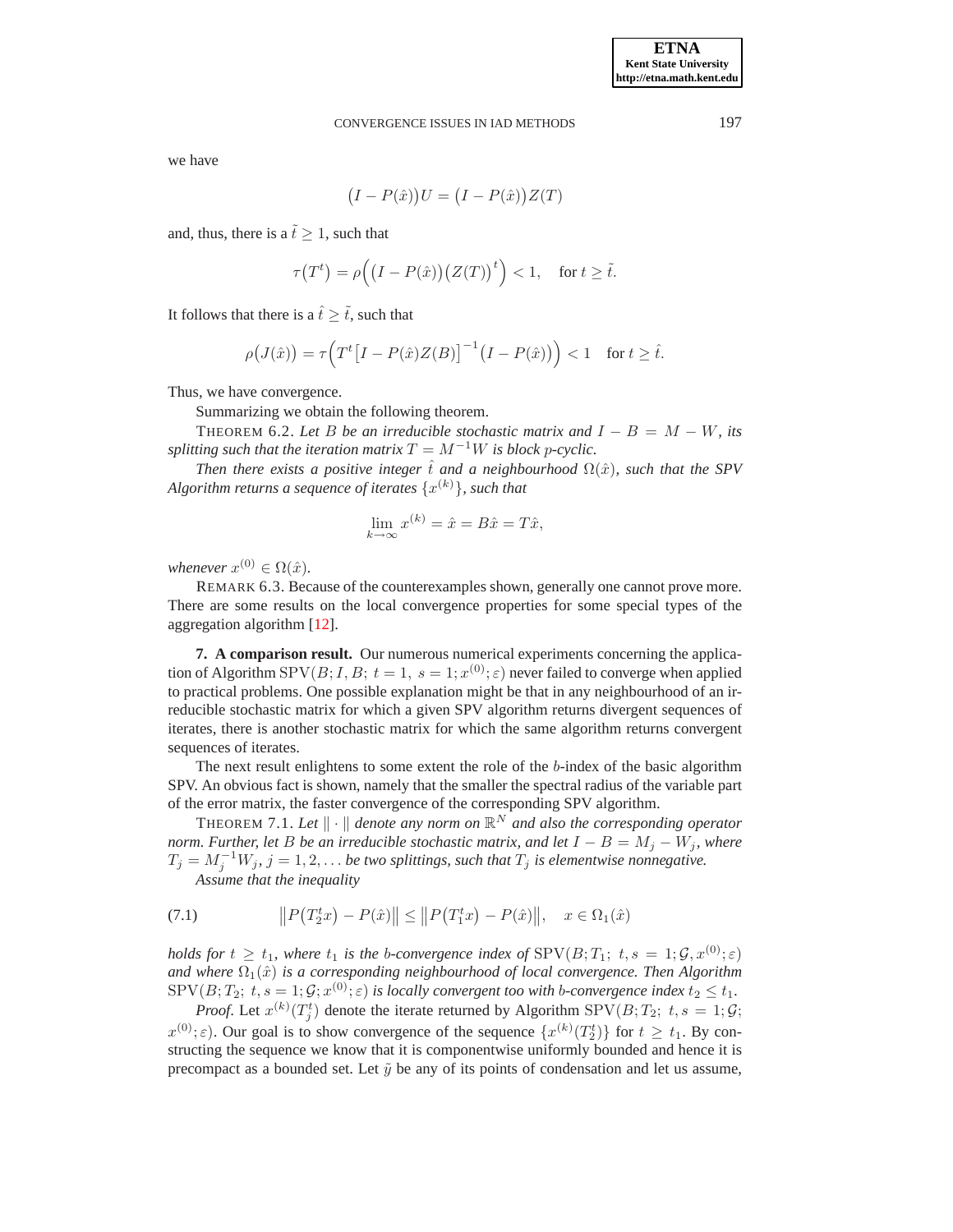without loss of generality, that the corresponding convergent subsequence coincides with that of  $\{x^{(k)}(T_2^t)\}\$ . Inequality [\(7.1\)](#page-12-0) implies that

$$
||P(x^{(k)}(T_2)) - P(\hat{x})|| \le ||P(x^{(k)}(T_1)) - P(\hat{x})||
$$

holds for  $k = 1, 2, \ldots$ . Thus,

$$
\lim_{k \to \infty} P(x^{(k)}(T_2)) = P(\hat{x}).
$$

Local convergence of Algorithm  $SPV(B;T; t, s = 1\mathcal{G}; x^{(0)}; \varepsilon)$  then follows according to the next Proposition 7.2. The proof of Theorem [7.1](#page-12-1) is complete.  $\Box$ 

PROPOSITION 7.2. Let  $x \in \mathbb{R}^N \oplus i\mathbb{R}^N$ ,  $i^2 = -1$ , satisfy

$$
P(x) = P(\hat{x}).
$$

<span id="page-13-1"></span><span id="page-13-0"></span>Then  $\hat{x} = x^{(1)}$ , where  $x^{(1)}$  is the vector returned after one iteration sweep of Algorithm  $SPV(B; T_2; t, s = 1; \mathcal{G}; x^{(0)} = x; \varepsilon).$ 

# **8. Examples.**

EXAMPLE 8.1. We compute the spectral radii of error matrices

$$
J_t = B^t (I - P(\hat{x})Z)^{-1} (I - P(\hat{x}))
$$

for a trivial example, namely for a primitive  $3 \times 3$  matrix

$$
B = \begin{bmatrix} a & 0 & b \\ 1 - a & 0 & 1 - b \\ 0 & 1 & 0 \end{bmatrix}
$$

and for  $\mathcal{G}(1) = \mathcal{G}(2) = 1$ ,  $\mathcal{G}(3) = 2$ . We assume that  $t = 1, \ldots, 15$  and vary values of a and b. The values of a and b represent situations of a nearly cyclic or a nearly reducible matrix  $B$ :

- (i)  $a = b = 0.9$ , this means a nearly reducible matrix B,
- (ii)  $a = b = 0.1$ , nearly reducible matrix B,
- (iii)  $a = 0.9$  and  $b = 0.1$ , nearly cyclic matrix B,
- (iv)  $a = 0.1$  and  $b = 0.9$ , nearly cyclic matrix B.

All of these four cases lead to local divergence for  $t = 1$ . The nearly reducible cases (i) and (ii) differ significantly for increasing  $t$ . While in (i) the spectral radii decrease rapidly, the spectral radii in (ii) decrease very slowly. The effect is more remarkable for  $a = b \rightarrow 0$  in (ii). The behavior of nearly cyclic cases (iii) and (iv) also differ for changing  $t$ . Thus, one can see that even in such a trivial example, the choice of the aggregation groups is crucial.

EXAMPLE 8.2. While in Example 1 all choices of  $a$  and  $b$  lead to a local convergent IAD process for all  $t = 1, 2, \ldots, 15$ , the situation is different for the matrix

$$
B = \begin{bmatrix} 0 & 0 & 0 & 0.1 & 1 \\ 1 & 0 & 0 & 0 & 0 \\ 0 & 1 & 0 & 0 & 0 \\ 0 & 0 & 1 & 0 & 0 \\ 0 & 0 & 0 & 0.9 & 0 \end{bmatrix}.
$$

We consider  $G(1) = G(2) = 1, G(3) = G(4) = G(5) = 2$ . In Figure [8.2,](#page-14-0) we show the spectral radii of the error matrices  $J_t = B^t(I - P(\hat{x})Z)^{-1}(I - P(\hat{x}))$  (solid line) and for  $(I - P(\hat{x}))Z^t$  (dashed line) for  $t = 1, 2, ..., 12$ . We can observe that smoothings with some of the powers of  $B$  lead to processes that diverge locally.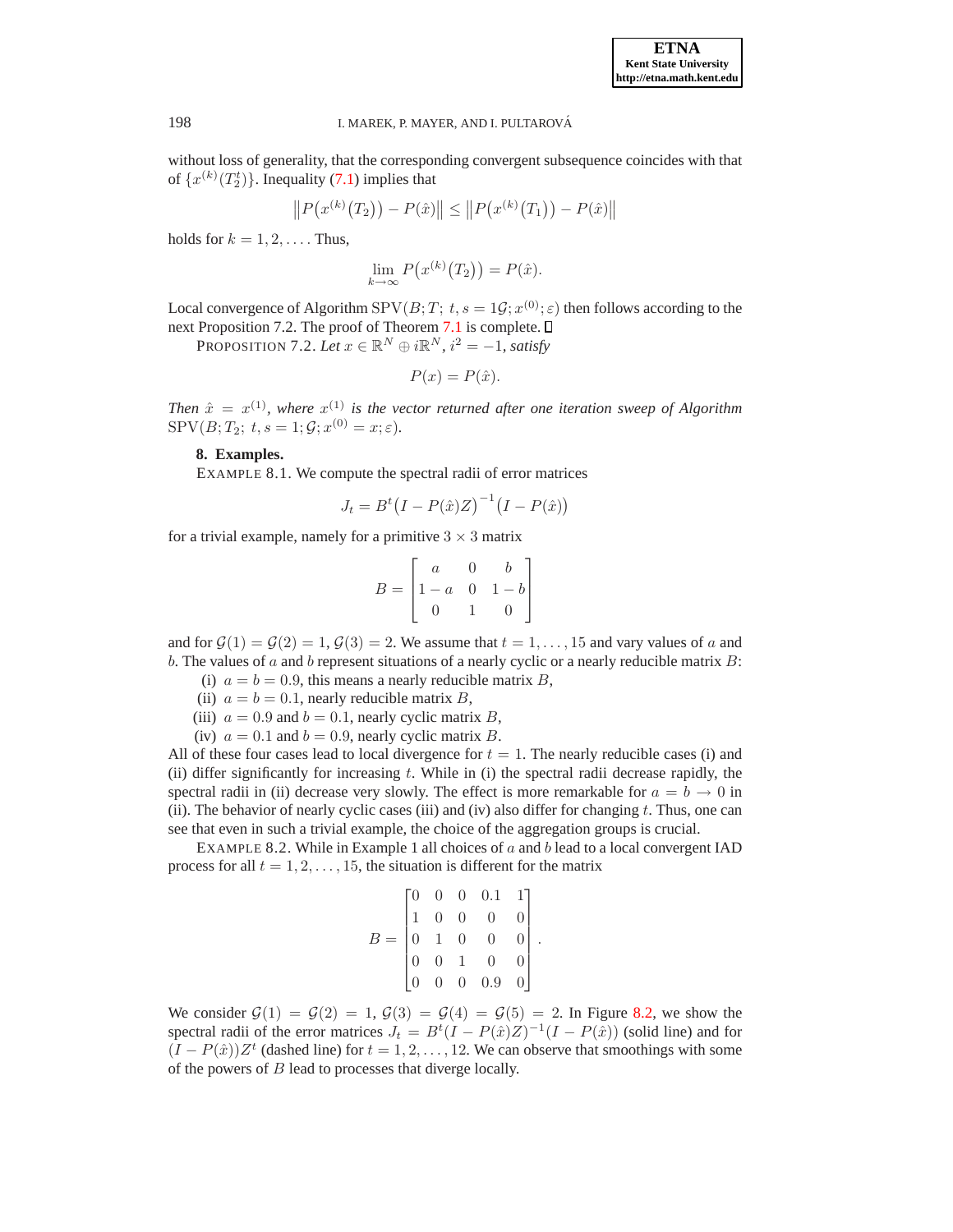

FIG. 8.1. *Spectral radii of the matrices*  $J_t$  *for four different choices of a and b in Example 1.* 



FIG. 8.2. *Spectral radii of the matrices*  $J_t$  *(solid line) and*  $(I - P(\hat{x}))Z^t$  *(dashed line) in Example* 2.

<span id="page-14-0"></span>**9. Concluding remarks.** Summarizing our observations, we can say that the theory, computer experiments, and practical computations confirm a view accepted in the literature, namely that iterative aggregation/disaggregation methods are competitive means for computing the characteristics of Markov chains, in particular stationary probability vectors. Let us recall that any IAD method possesses a finite b-index of convergence independent of whether the governing iteration matrix is primitive or cyclic. This property significantly distinguishes the IAD methods from other methods. Other results we want to mention explicitly concerns the theory of convergence indices including a new type of comparison of rates of convergence. We have also observed examples showing the divergence of some SPV algorithms. We show, however, that the divergence can take place only for indices  $t < t<sub>b</sub>$ , where  $t<sub>b</sub>$  is the convergence b-index of the appropriate SPV algorithm.